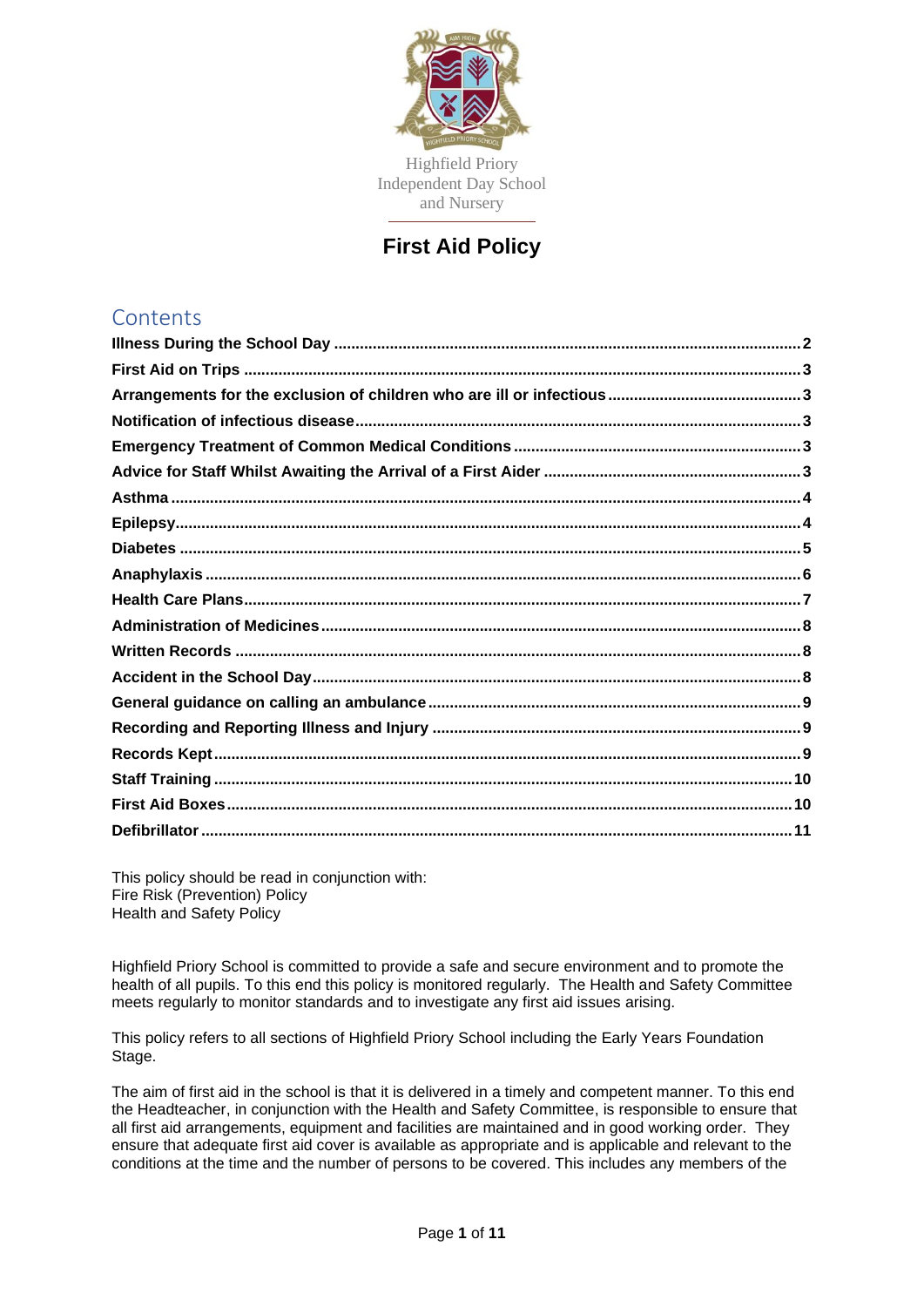public who may suffer or be suffering from recognisable symptoms whilst on our premises during the school working day.

The Head's PA is the principal member of the first aid team responsible for the upkeep and maintenance arrangements of all first aid provisions and equipment.

The school office is where any matters of first aid can be dealt with and where anyone can be allowed to rest if feeling unwell and wait to be collected by parents.

First aiders can be contacted by anyone requiring assistance either in person or by phone. If an accident or injury occurs when in the sports hall, playground or out on the field a child would be sent to the school office or teacher in school to let them know assistance is required. The PE department uses a Red Card system for similar incident to notify staff in school.

There are a number of members of staff who are volunteers and fully trained in Paediatric First Aid skills by an appropriate training provider. This ensures that, at all times, an appropriate number of trained staff are supervising all children in the school's care. They are able to carry out their duties effectively and with confidence and to deal with all foreseeable incidents or accidents.

The school is responsible for keeping trained staff up to date with health and safety and first aid training and a copy of any certificate for health and safety / first aid training that he/she undertakes is held by the School Business Manager.

General first aid information is included as part of the Health and Safety induction process for new staff.

A list of trained first aiders is kept in the school office and displayed in the staff room and bungalow and updated by the office.

If an accident were to occur on the School premises staff should send a child to the office for help and follow initial procedures for emergency treatment of common medical conditions whilst awaiting the arrival of a first aider.

The School provides hand washing facilities; including the use of anti-bacterial hand wash before meals and before snack time in the homework room and bungalow.

From time to time teachers will provide appropriate advice to pupils e.g. the use of sun cream in hot weather and reinforce the importance of hand washing to avoid the spread of infectious diseases.

The school does not allow animals on the main premises except under the following conditions:

• Guide dogs for the blind

Occasionally for demonstrations when any animal would be securely managed by a trained professional.

# <span id="page-1-0"></span>**Illness During the School Day**

Pupils who are taken ill in the course of the day may rest in the school office briefly, (under the supervision of school office staff, or wait there for parents to collect them.

If pupils are taken ill during the day, at break or lunchtime, they should report the fact to a member of staff on duty who will send them to the school office accompanied by another, older pupil.

If pupils are taken ill during the day, during a lesson or supervised activity, the member of staff will ensure that the child is sent to the office with another pupil as escort.

If a child is taken ill or receives minor injuries whilst in the school's care and it is recommended that the pupil goes home, the office or other responsible adult will telephone the parent.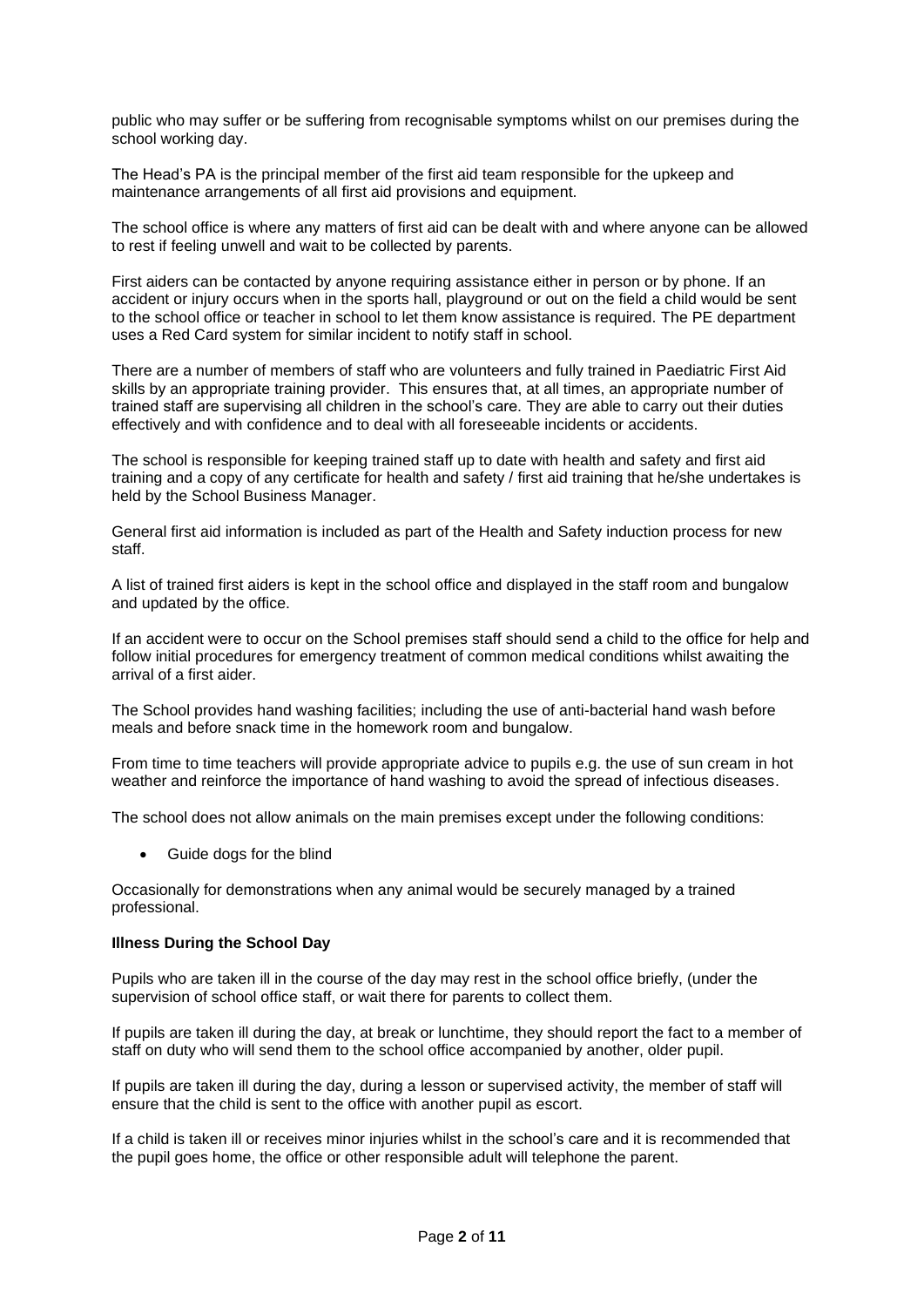# <span id="page-2-0"></span>**First Aid on Trips**

First aid which is appropriate to the activity being undertaken should be available and accessible at all times during visits. The level of first aid cover and the number of qualified first aiders required will be identified by the risk assessment. Following guidance from the Lancashire County Council Policy and guidelines for Out of School visits 2010 generally speaking, for most type A visits, it will be sufficient that the group leader has a good working knowledge of first aid and a suitably stocked first aid kit is to be carried although we have worked on providing first aid training for at least one member of staff in each year group. For Type B visits, it is generally a requirement that a suitably qualified first aider is present at all times when the pupils are off the school site.

(Type A visits: Educational low risk off-site visits, up to one day duration. E.g. theatre visits, museum visits or to a local schools for an event.

Type B visits: Educational/ Off Site Visits:

- Involving a planned activity on water, or in, which the presence of water is identified as a hazard on the risk assessment
- Involving adventurous activities
- To farms or zoos with access to animals
- To theme parks
- Involving an overnight stay or residential accommodation
- Outside the UK involving foreign exchange visits.)

# <span id="page-2-1"></span>**Arrangements for the exclusion of children who are ill or infectious**

If there is reason to believe that any child is suffering from a notifiable disease, identified as such in the Public Health (Infectious Diseases) Regulations 1998, the Head will inform Ofsted for EYFS pupils. The School will act on any advice given by the Health Protection Agency and will inform Ofsted of any actions taken.

In the event of a notifiable disease the Head will also inform the Public Health Department in Preston. He will consult with parents regarding the period of exclusion required for each specific case and will follow the Health Protection Agency 'Guidance on Infection Control in Schools and Other Child Care Settings'.

# <span id="page-2-2"></span>**Notification of infectious disease**

Parents are asked to notify the office of any infectious disease. This is particularly important in the case of Rubella (German Measles) which carries a risk to pregnant women.

Staff are provided with the following guidance on the Emergency Treatment of Medical Conditions; this is provided for reference whilst awaiting the arrival of a first aider.

# <span id="page-2-3"></span>**Emergency Treatment of Common Medical Conditions**

# <span id="page-2-4"></span>**Advice for Staff Whilst Awaiting the Arrival of a First Aider**

The medical conditions in children that commonly cause concern in schools are asthma, diabetes, epilepsy and severe allergic reaction (anaphylaxis).

Below are guidelines on how to deal with certain medical emergencies. For individual pupils, please refer to the relevant medical care plans in the staff room, copies in the office.

If a child has not had medication before it is advised that the parent keeps the child at home for the first 24 hours to ensure no adverse effect as well as to give time for the medication to take effect.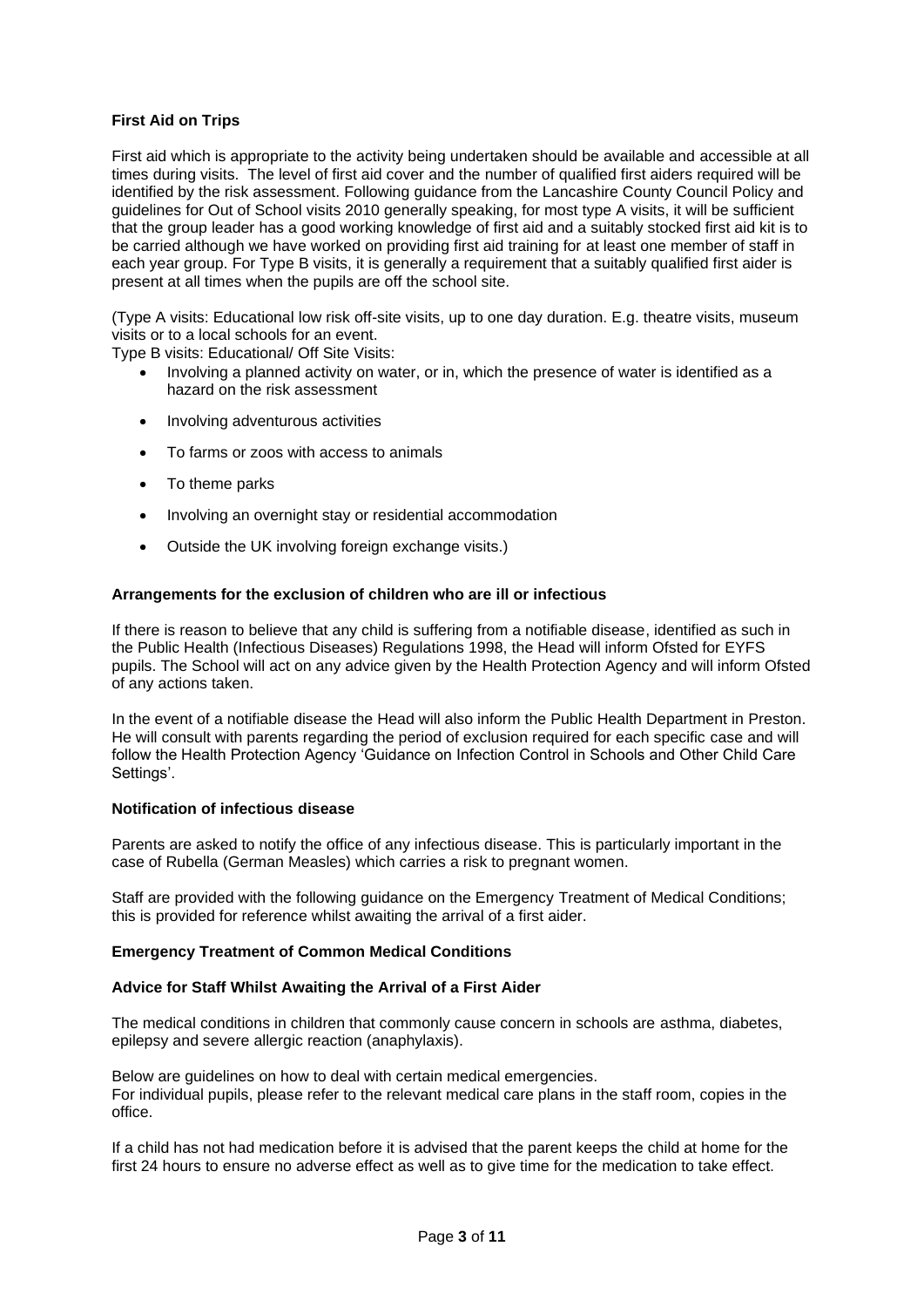These procedures are written in line with current guidance in Managing Medicines in Schools and Early Years Settings; the EYFS co-coordinator is responsible for ensuring all staff understand and follow these procedures.

# <span id="page-3-0"></span>**Asthma**

# **Symptoms**

Coughing Tight chest Wheezing Shortness of breath

Not every child with asthma will present with these symptoms, some children may be very unwell with asthma but not show any of the above signs.

# **Treatment**

Reliever inhalers (blue) are taken immediately to relieve asthma symptoms during an attack. They are sometimes taken before exercise to prevent the onset of symptoms. Preventer inhalers (brown, red, orange) are usually taken at home.

# **Storage of Inhalers**

All staff should familiarise themselves with the children on the Asthma List. This list indicates which children have inhalers in school on a daily basis. **All inhalers should be named.** Inhalers for pupils in the nursery and infant classes should be kept in the classroom. Pupils in the junior classes are encouraged to manage their own condition and normally carry their inhaler with them and take them to sporting activities and educational visits.

# **Emergency Treatment in the case of an Asthma Attack**

If the pupil presents with:

**Coughing** Shortness of breath Wheezing Tight chest Unusually quiet

Assist pupil in administering their blue inhaler as directed. Sit down in a quiet area Loosen tie and top button Reassure at all times Support upper body if necessary

# **An Ambulance Should be called if:**

Symptoms do not improve sufficiently in 5 - 10 minutes

The child is too breathless to speak

The child is becoming exhausted

The child appears blue

Stay with the pupil at all times offering constant reassurance.

# <span id="page-3-1"></span>**Epilepsy**

Epilepsy is a very individual condition. Seizures or fits can happen for a variety of reasons. Seizures can take many different forms therefore please refer to individual care plans for guidance. Not all seizures will involve loss of consciousness. Some children may present as confused with slight twitching of a limb where some children may suddenly drop to the floor with jerking movements of the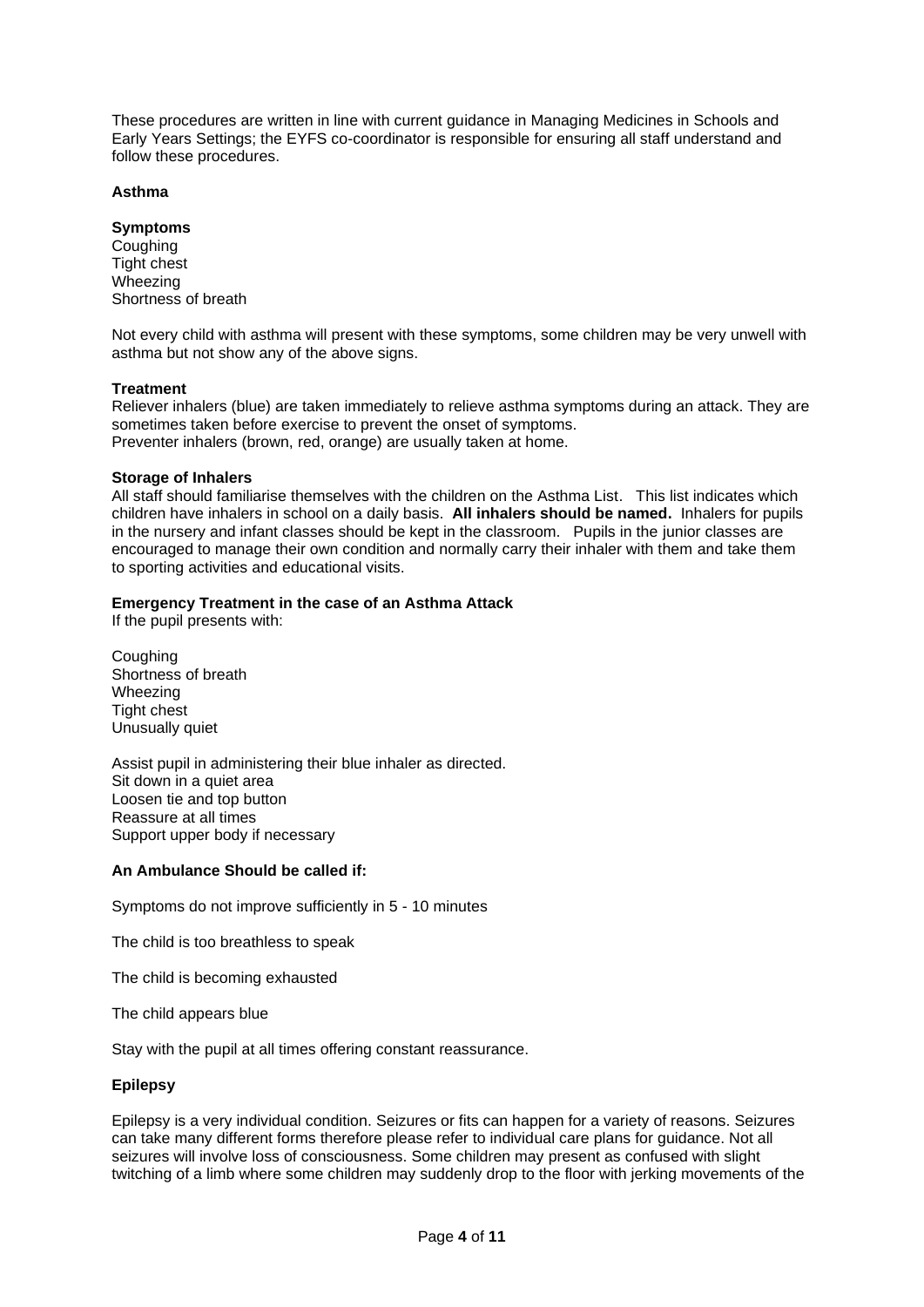limbs and loss of consciousness. Occasionally breathing may be difficult and the child's colour may be affected e.g. becoming grey or blue especially around the mouth. Some children also bite their tongue or cheek and occasionally wet themselves.

# **Treatment**

Most children with epilepsy take regular medication to control their seizures. This will be documented in the child's care plan. Usually the medication will be managed at home.

# **Emergency Treatment in the Case of an Epileptic fit**

Make sure the child is in a safe position – usually lie on the floor Do not restrict a child's movements You may place a pillow or rolled up item of clothing under the head to help protect it Nothing should be placed in the mouth After the seizure the child should be placed in the recovery position The child should never be left alone

# **An Ambulance Should be called if:**

It is the child's first seizure

The child's colour becomes blue or grey (cyanosis)

The child is unresponsive after the seizure has stopped

The child has had a serious injury

They have a problem breathing after a seizure

The seizure lasts longer than five minutes or longer than the time dictated in the medical; care plan

There are repeated seizures

# <span id="page-4-0"></span>**Diabetes**

Diabetes is a condition where the level of glucose in the blood is affected by the body's inability to produce adequate insulin. The majority of children in schools have Type 2 diabetes for which they have daily insulin injections. This also requires the children to monitor their blood sugar levels regularly throughout the day and eat a healthy balanced diet.

Younger children may be required to have their insulin injection twice daily whereas older children are usually encouraged to count their carbohydrate intake and adjust their insulin accordingly. The child will also check their blood sugar prior to administering their insulin. Once the child's parents and consultant are happy that the child is confident with their regime, the child becomes responsible for their own injections; this would be detailed in the pupil's individual health care plan. In Early Years settings a teacher or appropriately trained member of staff would assist the child as needed.

A child with diabetes should be allowed to eat regularly throughout the day; this normally includes snacks at break time and prior to sporting activities. This should be taken into account in the case of sporting fixtures and school trips where the normal school day is disrupted.

# **Possible Complications**

Hypoglycaemia (low blood sugar)

# **Symptoms**

Sweating **Hunger Drowsiness** Pallor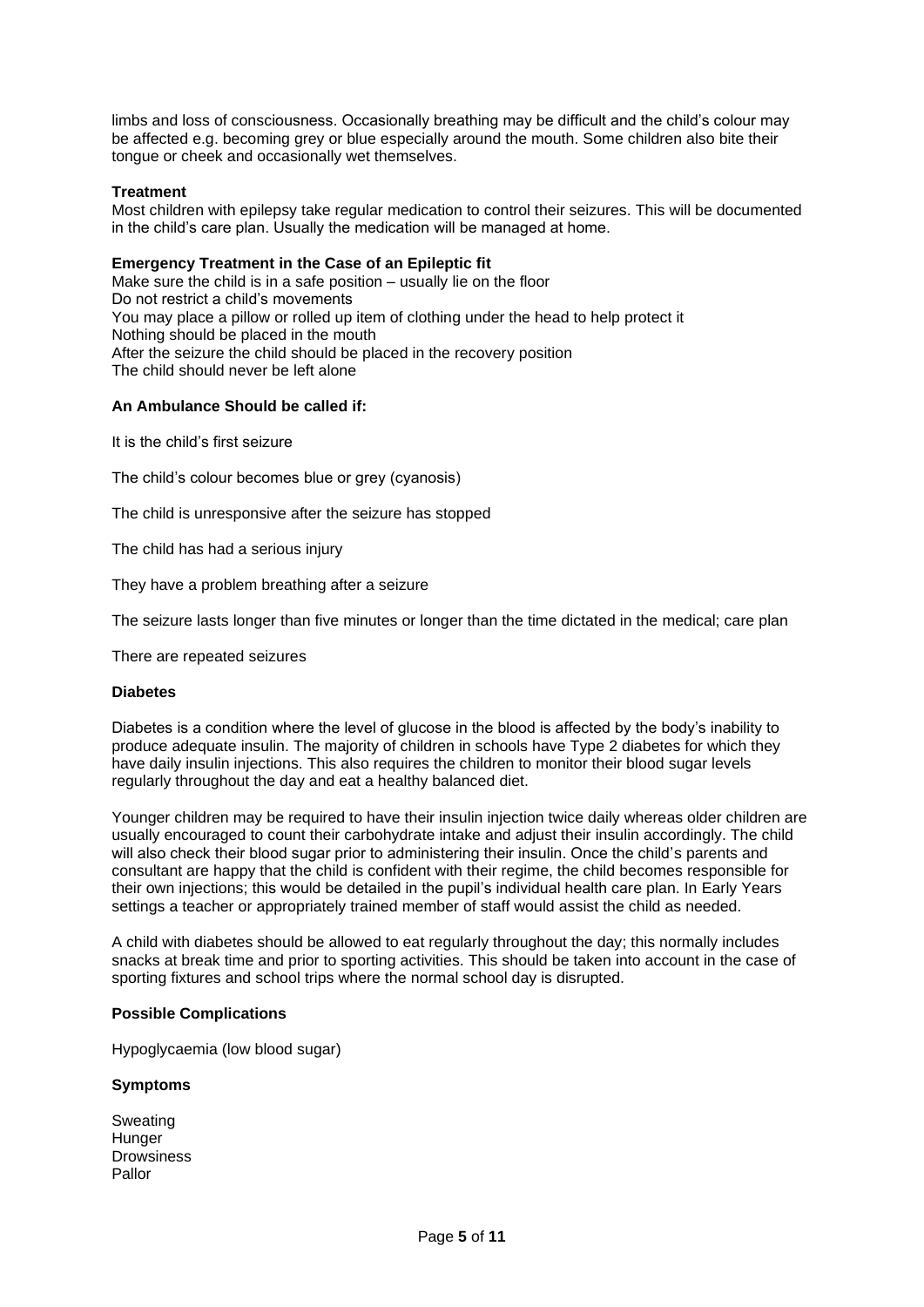Glazed eyes Shaking or trembling Lack of concentration Irritability Headache Mood changes, aggressive or angry

**Note:** Each child will experience different symptoms and this will be evident in the child's individual care plan.

# **Treatment**

It is very important that the child's blood sugar is returned to normal without delay. Never leave a child alone. Assist the child to take their emergency treatment from their 'hypo' box. This may vary for individual

pupils and will usually include fast acting glucose tablets, cola, and lucozade.

This should be followed by longer acting carbohydrates e.g. crisps, biscuits, glass of milk. Refer to the individual health care plan for further advice.

#### **An Ambulance Should be called if:**

The child's recovery takes longer than 10-15 minutes.

The child becomes very sleepy or unresponsive

# **Storage of Insulin and 'Hypo' Treatment**

# **EYFS**

The insulin should be stored in a safe environment according to manufacturer's instructions. The appropriately trained member of staff will be responsible for the monitoring of blood sugars and administration of insulin prescribed in accordance with the child's Care Plan.

A 'hypo' box will be stored in the bungalow office/nursery store room which is accessible to staff at all times. It is usually advised that the box accompanies the child to activities away from the teaching area e.g. sports hall, library.

#### **Infants and Juniors**

If the child is assessed as competent to manage their own daily insulin regime they should be encouraged to continue this whilst at school. This involves the safe keeping of insulin. Spare insulin pens and sharps bins can be stored in school with parental discussion. If the child needs assistance with their daily regime, the appropriately trained member of staff will offer reassurance and assistance as necessary in accordance with the child's health care plan. The 'hypo' box should be stored in the child's classroom and a spare kept in the school office. Again, it is usually advised that the box accompanies the child to activities away from school e.g. swimming pool, sports field.

# **Hyperglycaemia (high blood sugar)**

#### **Symptoms**

Greater than usual need to go to the toilet to pass water Excessive thirst **Tiredness** Vomiting Breath that smells like pear drop sweets or acetone

**Treatment** Parents should be contacted immediately as urgent medical attention is required.

# <span id="page-5-0"></span>**Anaphylaxis**

Anaphylaxis is an acute, severe allergic reaction requiring immediate medical attention. It can occur within seconds or minutes of exposure to an allergen but can also take several hours or rarely days,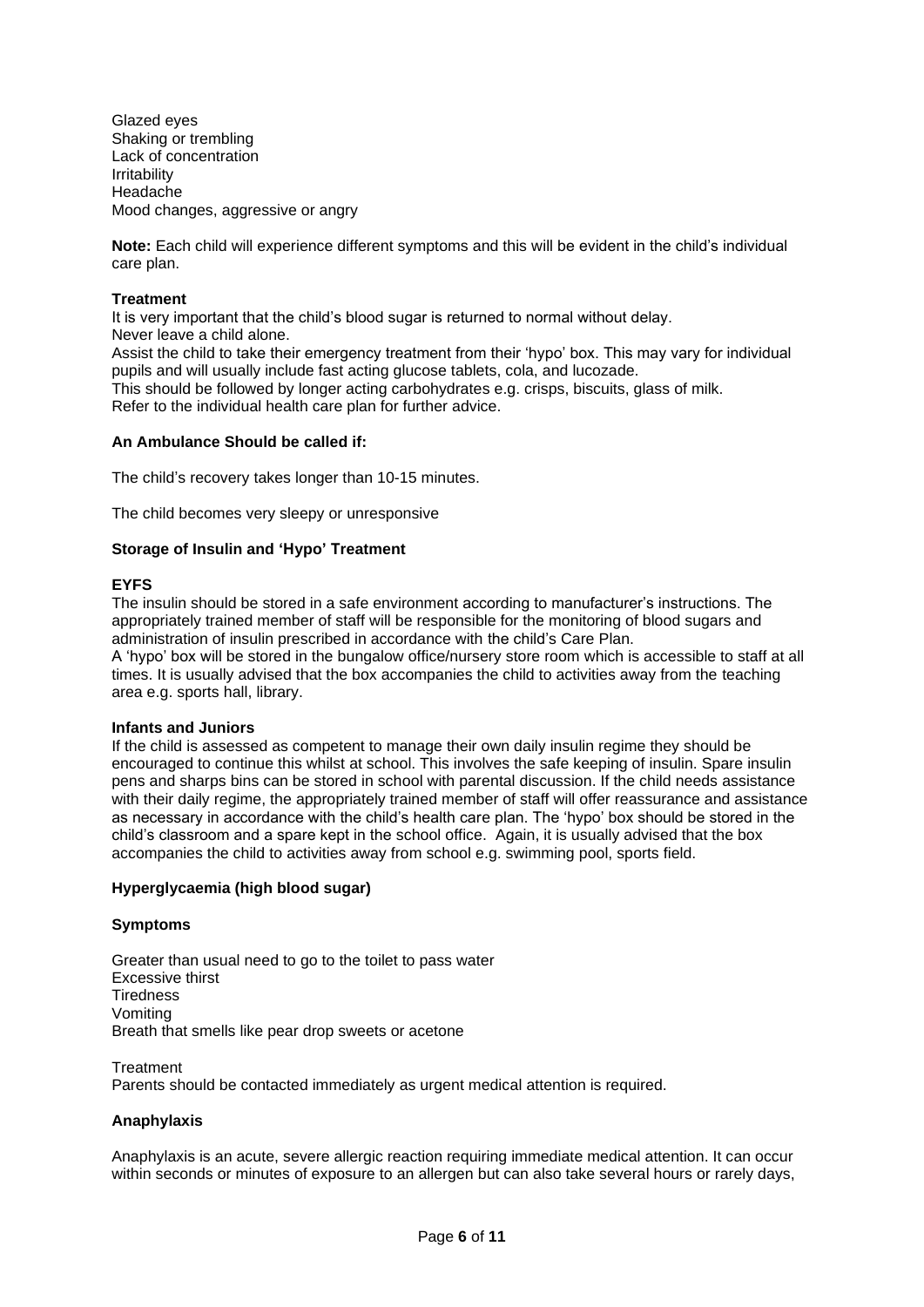Common triggers include; peanuts, tree nuts, eggs, fish, penicillin, latex and stings of bees, wasps etc.

Less severe reactions include rashes, swollen lips, abdominal cramps and itching. Careful monitoring should be taken even with mild symptoms as they can quickly develop into full anaphylaxis shock.

#### **Severe Symptoms**

Swelling of the face, throat, tongue, neck and lips. Rapid fall in blood pressure causing weakness, pallor and possibly faint Asthma symptoms and difficulty breathing Potential collapse.

#### **Treatment**

Most allergic reactions are managed by the quick administration of antihistamine medication. More serious reactions require an injection of adrenaline via a pre loaded injection. If an adrenaline injection is administered an Ambulance should be called.

All children with serious allergies in school have an individual care plan which should be referred to when assessing a child.

Training on the management of allergic reactions and the use of adrenaline injections is available to all staff.

# **Storage of Anaphylaxis Medication**

#### **EYFS**

All children with severe allergic reactions are advised to supply school with necessary medication. This will be kept in a designated bag in the classroom and will accompany the child to and from all activities.

#### **Infants**

All medication is kept in the Key Stage Coordinators cupboard.

#### **Juniors**

All medication is kept in the first aid box in the hallway into the playground which is accessible at all times by all staff.

# **Medication should be taken on any school trips or sporting activities.**

# **Please note: All staff should familiarise themselves with the medical information provided in the staff room.**

**All care plans are stored in the school office and displayed in the staff room.**

# **Longer Term Medical Problems**

# **Information about the medical condition:**

Information regarding each pupil's health is strictly confidential.

Parents are asked to complete the Medical Consent Form (sent out to new pupils) to inform the nurse of any chronic medical problems or severe allergies. We accept only the pharmacists/doctors written advice on the administration of a prescription drug and this must be sent into school with any medication.

#### <span id="page-6-0"></span>**Health Care Plans**

If a pupil has prolonged medical needs parents must keep the school up to date with all relevant information and in particular any changes in the needs or medication of the child.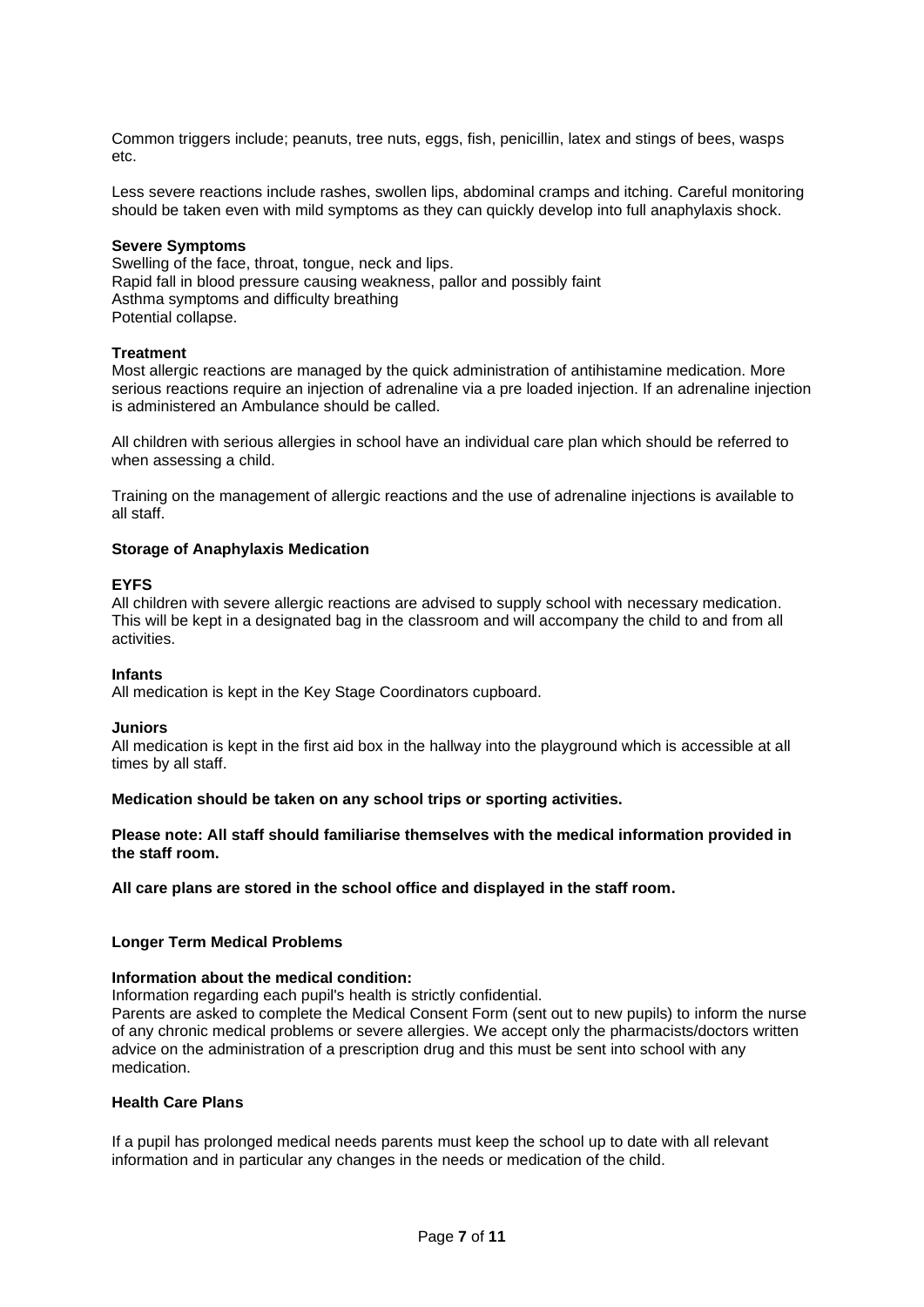Children with chronic illness requiring regular medication, such as asthma or diabetes should attend the school office as and when necessary to receive medication as prescribed.

Pupils who are asthmatic should carry a named inhaler at all times in the classroom, on the sports field, at the pool, in breaks and lunchtimes and on school trips. Parents are strongly advised to provide the school with a spare, named inhaler. These are kept in the nursery office and pre-school first aid cupboard.

Inhalers for pupils in the nursery and infant classes should be kept in the classroom. Pupils in the junior classes are encouraged to manage their own condition and normally carry their inhaler with them and take them to sporting activities and educational visits. All inhalers should be named.

If a pupil has need of a nebuliser, the school will require advice from the pupil's GP as to the correct management.

A record is maintained in school of all those children who we know to be asthmatic, epileptic, diabetic or suffer severely from allergies.

# <span id="page-7-0"></span>**Administration of Medicines**

See Health and Safety Policy

# <span id="page-7-1"></span>**Written Records**

All medication and first aid treatment given are entered into the accident/medication book which is kept in the school office.

A separate record is maintained for all EYFS children recording accidents and incidents. The school keeps a written record of accidents or injuries or first aid treatment. We inform parents and/or carers of any accident or injury sustained by the children on the same day as, or as soon as reasonably practicable after, and of any first aid treatment given.

The school notifies Ofsted of any serious accident, illness or injury to, or death of, any child while in their care, and of the action taken. Notification must be made as soon as is reasonably practicable, but in any event within 14 days of the incident occurring. Local Child Protection Agencies will be notified of any serious accident or injury to, or the death of, any child in our care and

# <span id="page-7-2"></span>**Accident in the School Day**

If a pupil has an accident in the playground during the day the member of staff in charge will follow the Standard Accident Procedure:

- The pupil will report the incident to the duty teacher who decides if the child needs treatment in the school office.
- If a child is unable to be moved the duty teacher sends a child to report the incident to the school office. The first aider will go to the scene of the accident and an ambulance will be called if necessary.

If there is an accident in a classroom

- The member of staff stays with the class, comforts the injured pupil, sends a message to the school office and awaits the first aider and informs the first aider of the accident history.
- If the accident obviously requires immediate hospitalisation or if there is any doubt about the level or nature of the injury or concussion occurs as a result of the accident the member of staff will stay with the pupil. The pupil must not be moved (unless in danger) and must be kept warm whilst awaiting the arrival of the first aider. If an ambulance has been called the member of staff in charge informs the paramedic of the accident history. The parent is notified of the accident as soon as possible either before or after the arrival of the ambulance. Details of the hospital are given once known. The Head or other responsible adult will always go with the injured pupil in the ambulance if the parent is not available or does not arrive in time.
- In the case of a serious accident a second member of staff will go to the scene of the accident as soon as possible to take the class to a different room and stay with them.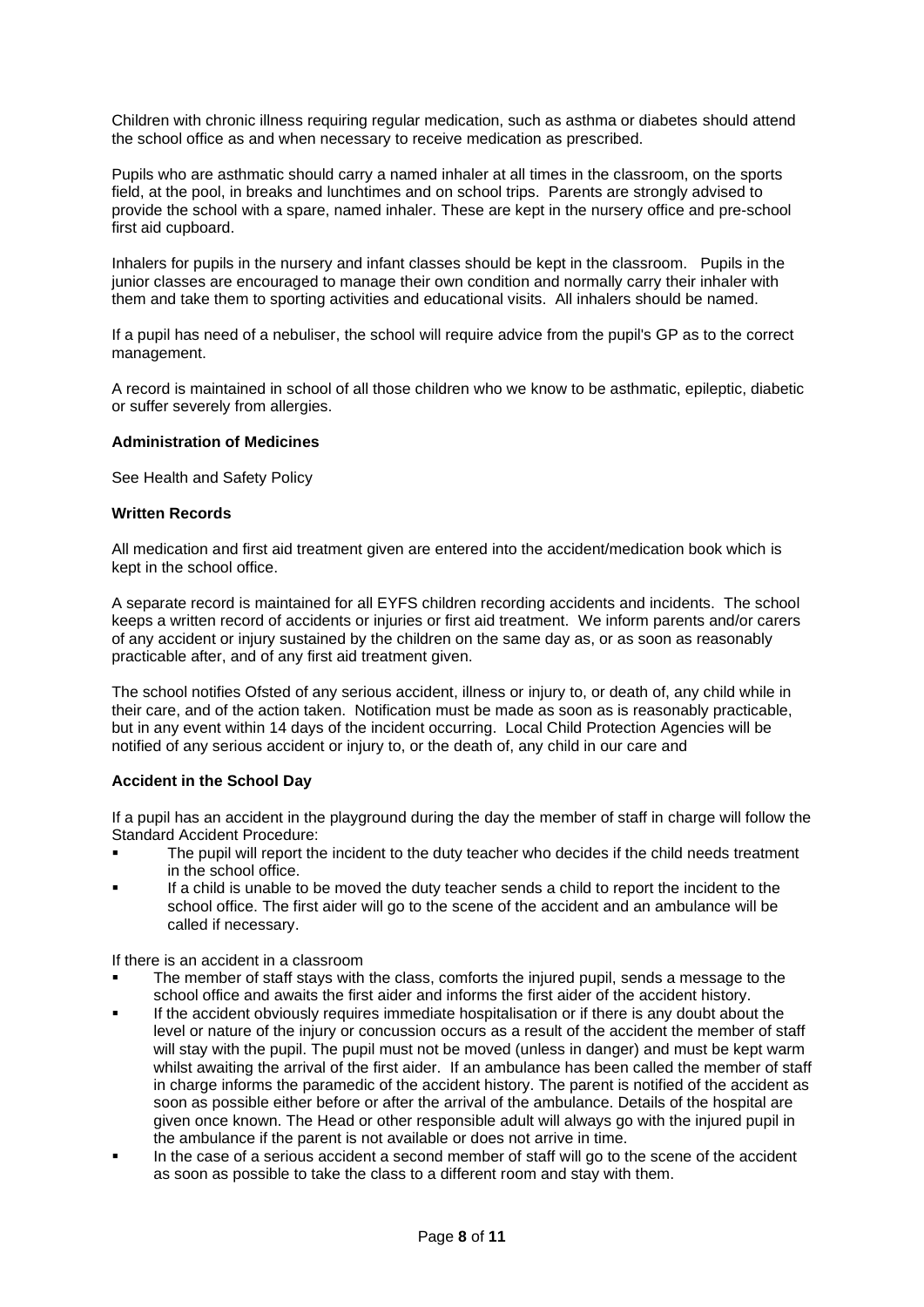When a member of staff's child is involved in an accident he/she must wait until cover is provided before leaving their class.

# <span id="page-8-0"></span>**General guidance on calling an ambulance**

It's advisable to immediately administer first aid and call for an ambulance if a child appears to be experiencing chest pain, difficulty with breathing or speaking or numbness.

Other symptoms necessitating an immediate response include severe bleeding that can't be stopped by applying direct pressure, unconsciousness, lack of awareness of their immediate surroundings, severe allergic reactions accompanied by breathing difficulties or a fit/seizure, even if they seem to recover. Action will obviously need to be taken if a child falls from a height, is hit with force or sustains burns severe enough to need dressing.

If any doubt, always err on the side of caution and call an ambulance

# **EYFS**

At least one person who has a current paediatric first aid certificate will be on the premises at all times when children are present. First Aid training is provided by Centaur Health and Safety Training Ltd and is consistent with guidance set out in the Practice Guidance for the Early Years Foundation.

# <span id="page-8-1"></span>**Recording and Reporting Illness and Injury**

The Head organises any incident or accident investigations required as a result of an incident or accident that has taken place within the grounds and premises.

EYFS parents are informed by telephone or in person on the same day of any accidents or injuries sustained by their child whilst in the care of the School and of any first aid treatment performed. If the accident or injury involves a knock to the head then a 'bumped head' letter is completed and given to parents providing details of the event. Above EYFS, parents are notified by the school office if a child has an accident that causes concern.

Copies of the accident book entries are kept in the school office and investigated as appropriate. All entries are taken to the Health and Safety Committee for further discussion and to determine whether current controls and precautions are adequate and appropriate.

A copy of RIDDOR is held by the school business manager to enable first aid personnel to determine whether an incident or accident is reportable as required by the current regulations. Any incident or accident that is reportable under the current set of regulations ('RIDDOR') is done so in a timely manner and as required by the regulations.

# **EYFS:**

The School will notify Ofsted of any serious accident, illness or injury to, or death of, any EYFS child whilst in its care, and of the action taken in respect of it. Notification will be given as soon as is reasonably practicable, but in any event within 14 days of the incident occurring.

Local child protection agencies are notified of any serious accident or injury to, or the death of, any child whilst in their care and the School will act on any advice given.

# <span id="page-8-2"></span>**Records Kept**

A record of any reportable death, injury, disease or dangerous occurrence is kept for 21 years and four months after the date on which it happened. This includes the date and method of reporting; the date, time and place of the event; personal details of those involved; and a brief description of the nature of the injury, event or disease.

With respect to the reporting of accidents and incidents:

| All staff have the following responsibilities: | The Arrangements |  |
|------------------------------------------------|------------------|--|
|                                                |                  |  |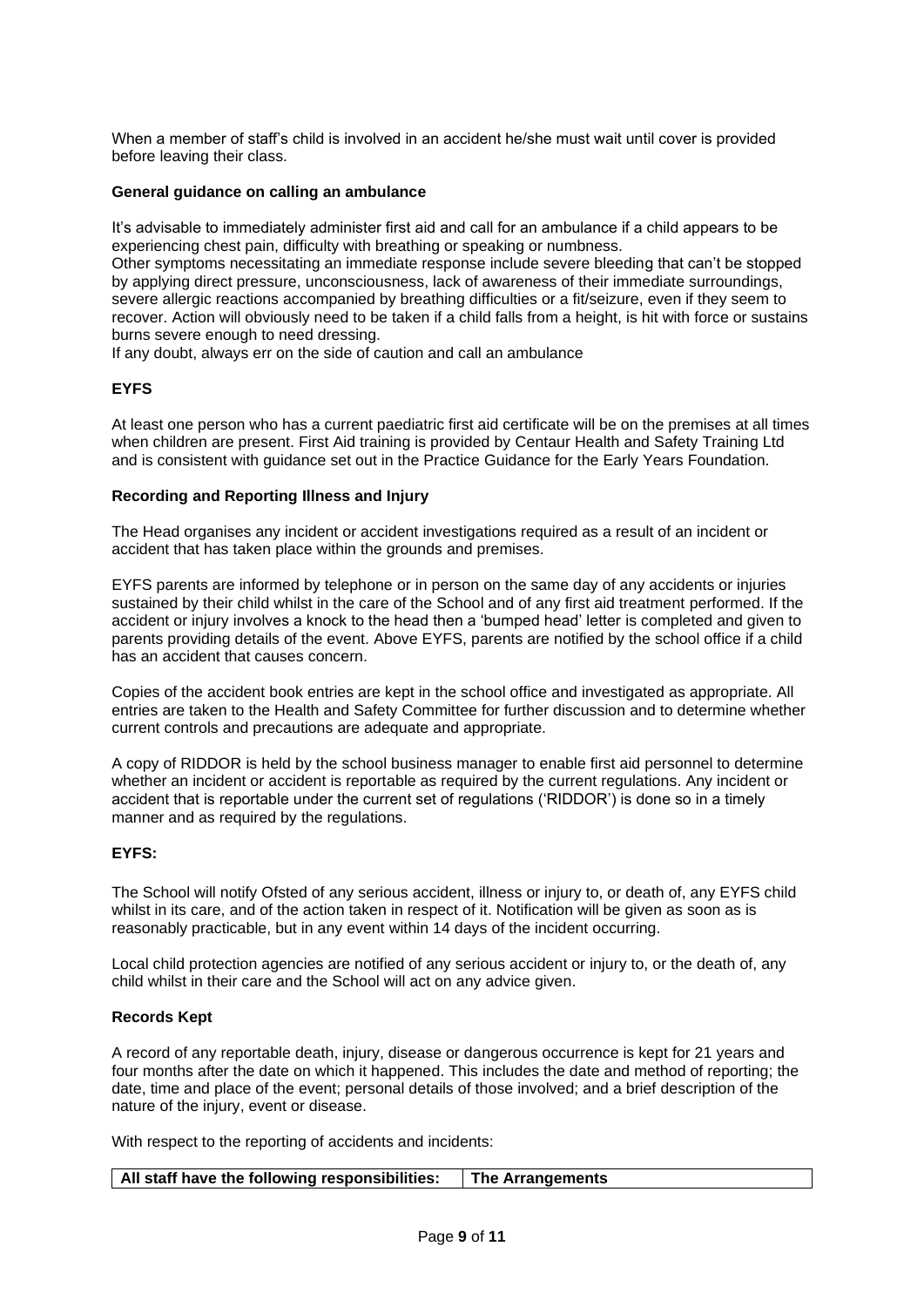| To report any accident, irrespective of how<br>minor, or any incident (near miss) that might<br>have resulted in an accident, even if this wasn't<br>the case                                                                                                                                                                                                                                                                                                                                                      | All staff are trained in the basics of accident and<br>incident reporting and prevention through the<br>organisation's own internal training system.<br>The Accident Book kept in the office is used to<br>record any incident.<br>Accident, Incident and Illness Report form will<br>be filled in if first aid treatment has been<br>administered<br>The Accident Book is checked by the Head and<br>any issues are reported to the Health and<br>Safety Committee.<br>'Near miss' book is kept in the staffroom.                                                                                     |
|--------------------------------------------------------------------------------------------------------------------------------------------------------------------------------------------------------------------------------------------------------------------------------------------------------------------------------------------------------------------------------------------------------------------------------------------------------------------------------------------------------------------|--------------------------------------------------------------------------------------------------------------------------------------------------------------------------------------------------------------------------------------------------------------------------------------------------------------------------------------------------------------------------------------------------------------------------------------------------------------------------------------------------------------------------------------------------------------------------------------------------------|
| To co-operate with any member of the first aid<br>team in fulfilling their duties when entering<br>details in the Accident Book                                                                                                                                                                                                                                                                                                                                                                                    | The office will ensure that accident book is<br>completed by the relevant member of staff<br>For staff an Employee's Report of Injury Form<br>will be filled in<br>Staff will assist in any investigation which is<br>carried out following any accident/incident.                                                                                                                                                                                                                                                                                                                                     |
| When out on a trip or visit to record any first aid<br>treatment given by first aiders to include the<br>date, time and place of the incident, the name<br>and form of the injured or ill person, details of<br>the injury/illness and what first aid was given.<br>Information as to what happened to the person<br>immediately afterwards (e.g. went home,<br>resumed normal duties, went back to class,<br>went to hospital), the name and signature of the<br>first aider or person dealing with the incident. | For out of school activities the Group Leader is<br>responsible for the first aid kit as soon as itis<br>taken from the school office.<br>The Group Leader ensures that the relevant<br>member of staff provides full details (as listed<br>opposite) of any first aid given whilst on the trip<br>or visit are recorded on the copy of the official<br>accident form.<br>Upon return to school the group leader ensures<br>that the completed form is given to the office<br>along with the first aid kit informing them of any<br>thing that has been used; she will replenish the<br>missing items. |
| Act upon the advice given to him/her by a<br>member of the first aid team if he/she is injured<br>during an accident sustained on the school<br>premises, such as visiting a hospital, checking<br>with a doctor or resting in the first aid room for a<br>period of time.                                                                                                                                                                                                                                         |                                                                                                                                                                                                                                                                                                                                                                                                                                                                                                                                                                                                        |

# <span id="page-9-0"></span>**Staff Training**

Most teaching and classroom support staff are paediatric first aid trained, as are many of the ancillary staff in school. Both staff and pupils are aware of who they can ask to deal with an issue or (in the case of staff) who can support them in dealing with an issue, should it arise. A list of those staff trained in various levels of First Aid is available from the School Business Manager's office. Training is updated on a regular basis according to guidelines and at least every 3 years.

For current staff training regarding First Aid, see Staff Training Record

# <span id="page-9-1"></span>**First Aid Boxes**

The school provides, in good condition, adequate stocks of first aid provisions in clearly labelled and readily accessible areas as deemed necessary. Maintenance of these boxes is the responsibility of the office. The school will provide a laminated sign for each first aid box to act as a check list.